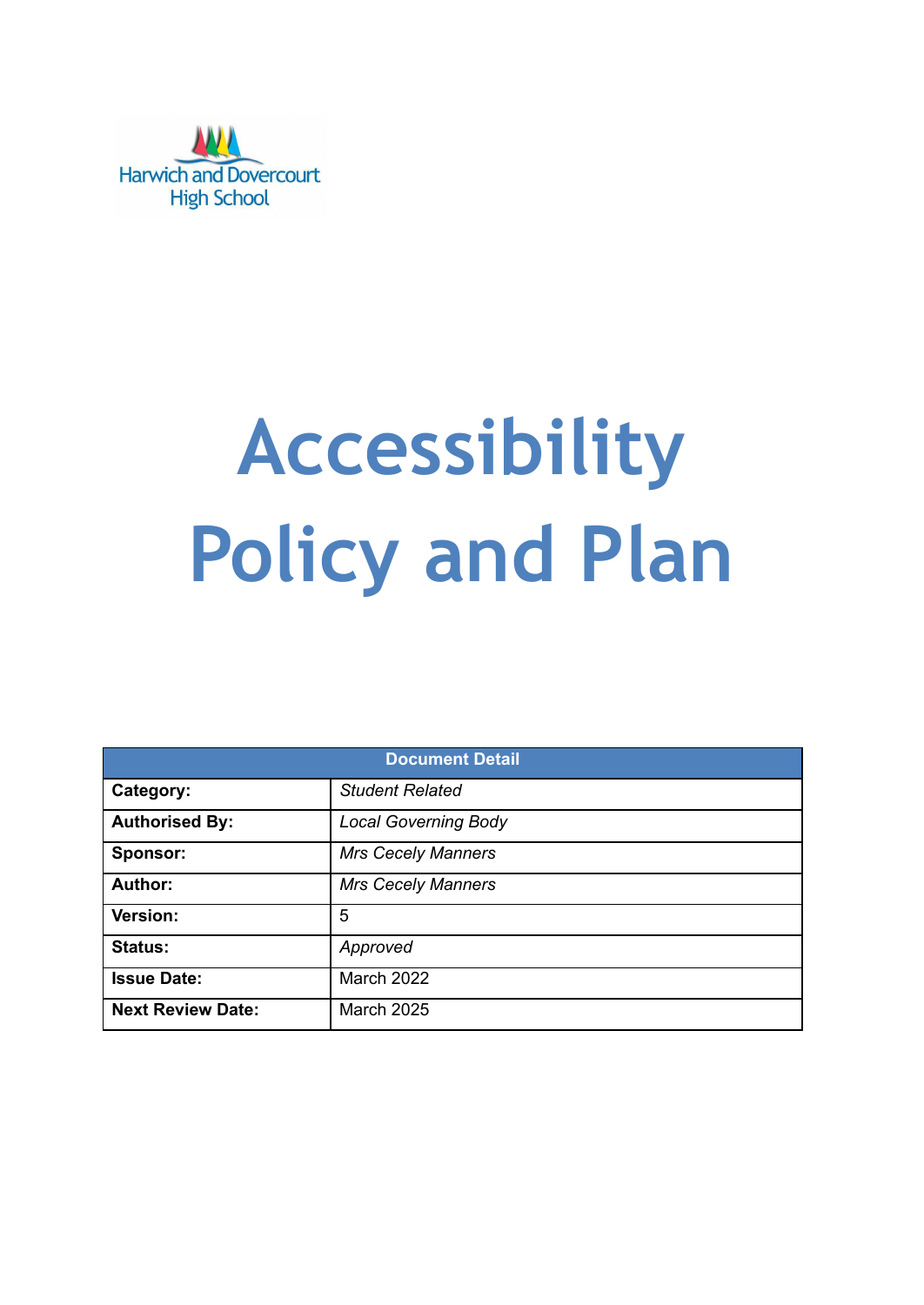# **Ownership and Control**

# **History**

| <b>Version Author</b> |            | <b>Dated</b> | <b>Status</b> | <b>Details</b>                        |
|-----------------------|------------|--------------|---------------|---------------------------------------|
|                       | We         | 2.11.11      | Approved      | Amendments made at Student &          |
|                       |            |              |               | Community Committee meeting 2.11.11   |
| $\overline{2}$        | We         | 6.2.13       | Approved      | Approved as submitted at Student and  |
|                       |            |              |               | Curriculum Committee 6.2.13           |
| -3                    | Kd         | 3.2.16       | Approved      | Approved as submitted at Students and |
|                       |            |              |               | Curriculum Committee 10.3.16          |
| $\overline{4}$        | <b>CMA</b> | 14.3.19      | Approved      | Approved by LGB 14.3.19               |
| 5                     | <b>CMA</b> | 24.03.22     | Approved      | Approved by LGC 24.3.22               |

## **Intended Audience**

| <b>Intended Audience</b> | Intended Method of Distribution |
|--------------------------|---------------------------------|
| All Staff                | Sharepoint                      |
| Governors                | Sharepoint                      |

## **AMENDMENT TRACKER**

# **Name of reviewer: Mrs Cecely Manners**

**Date of review: March 2022**

**Summary of all changes being proposed in this policy review:**

None.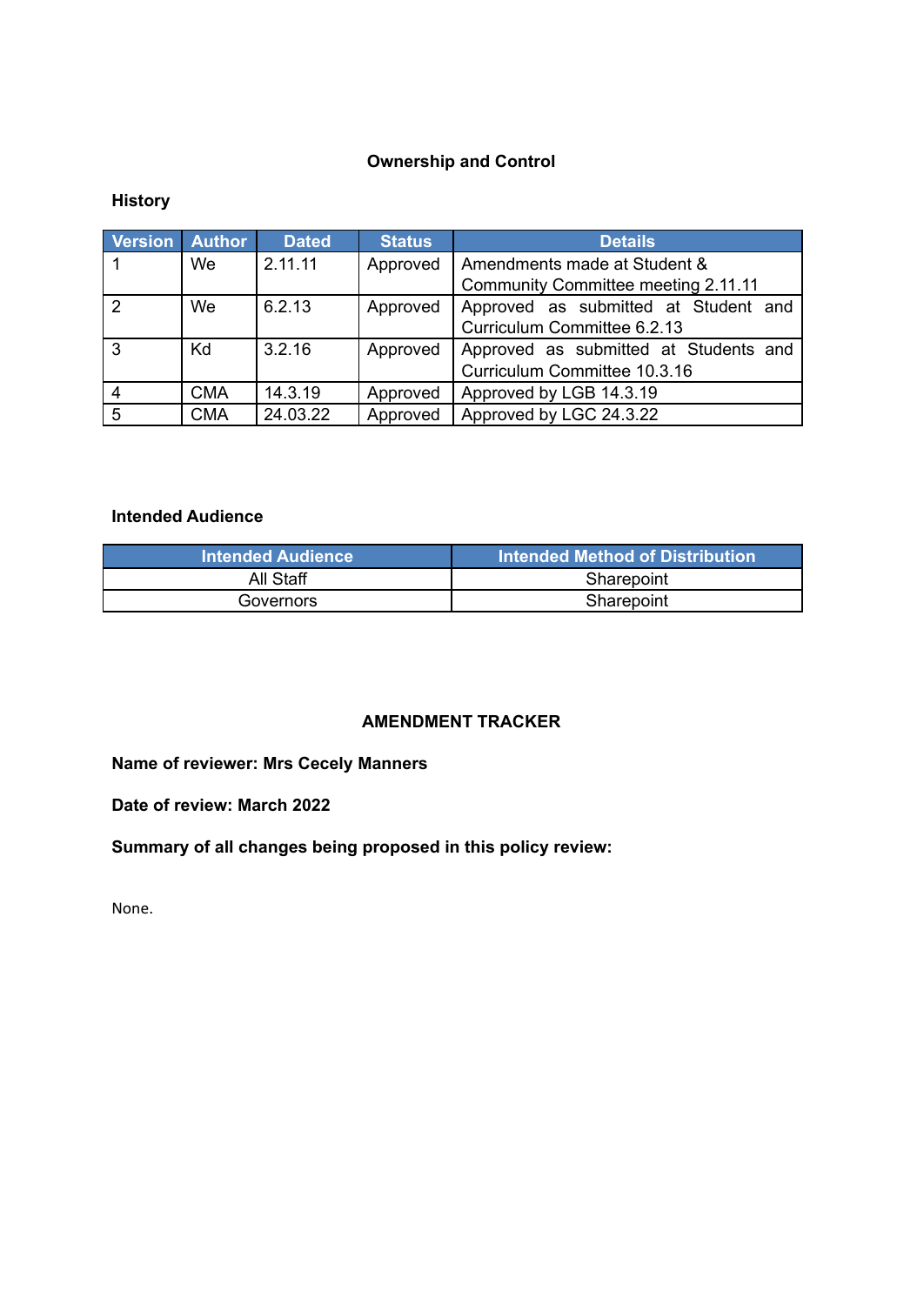## **Contents:**

## **[Statement](#page-3-0) of intent**

- 1. Legal [framework](#page-4-0)
- 2. [Definition](#page-4-1)
- 3. Roles and [responsibilities](#page-5-0)
- 4. [Accessibility](#page-6-0) Plan
- 5. Equal [opportunities](#page-7-0)
- 6. [Admissions](#page-7-1)
- 7. [Curriculum](#page-8-0)
- 8. Physical [environment](#page-8-1)
- 9. [Monitoring](#page-9-0) and review

## Appendices

a) Accessibility Plan Template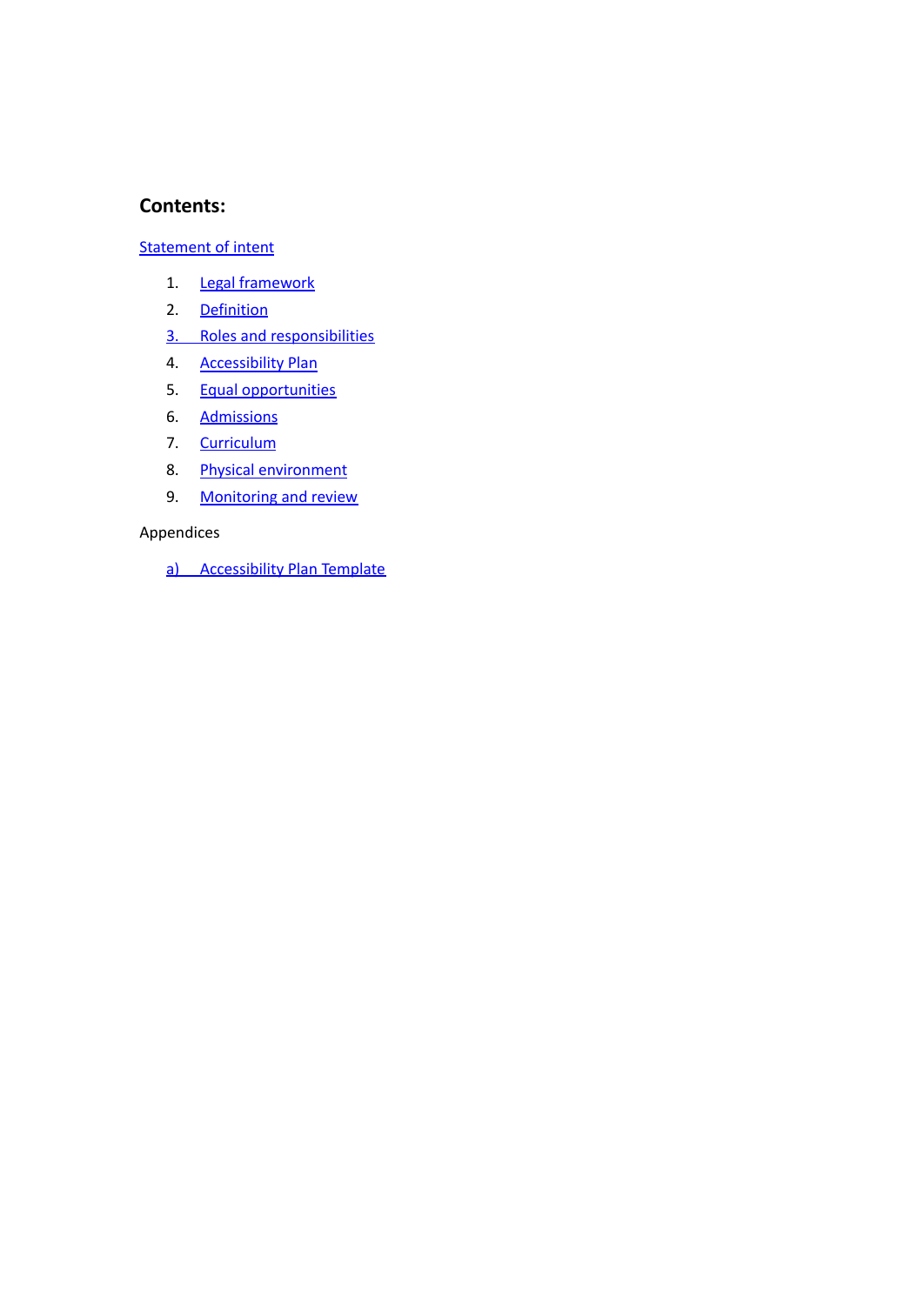# <span id="page-3-0"></span>**Statement of intent**

Harwich and Dovercourt High School is committed to taking all steps to avoid placing anyone at a substantial disadvantage and therefore works closely with pupils with disabilities, their families and any relevant outside agencies in order to remove any potential barriers to their learning experience.

The school is active in promoting an inclusive positive environment by ensuring that every pupil is given equal opportunity to develop socially, to learn, and to enjoy school life. The school continually looks for ways to improve accessibility within the school through data collection, parents/carer questionnaires and discussions.

This policy will be implemented at all times and adhered to by all staff members, pupils, parents/carers and visitors.

Signed by:

 $\alpha_5$  0.

**March 2022 March 2022**

**AREA** 

**Kate Finch** (Headteacher) **Adrian Leggett** (Chair of Governors)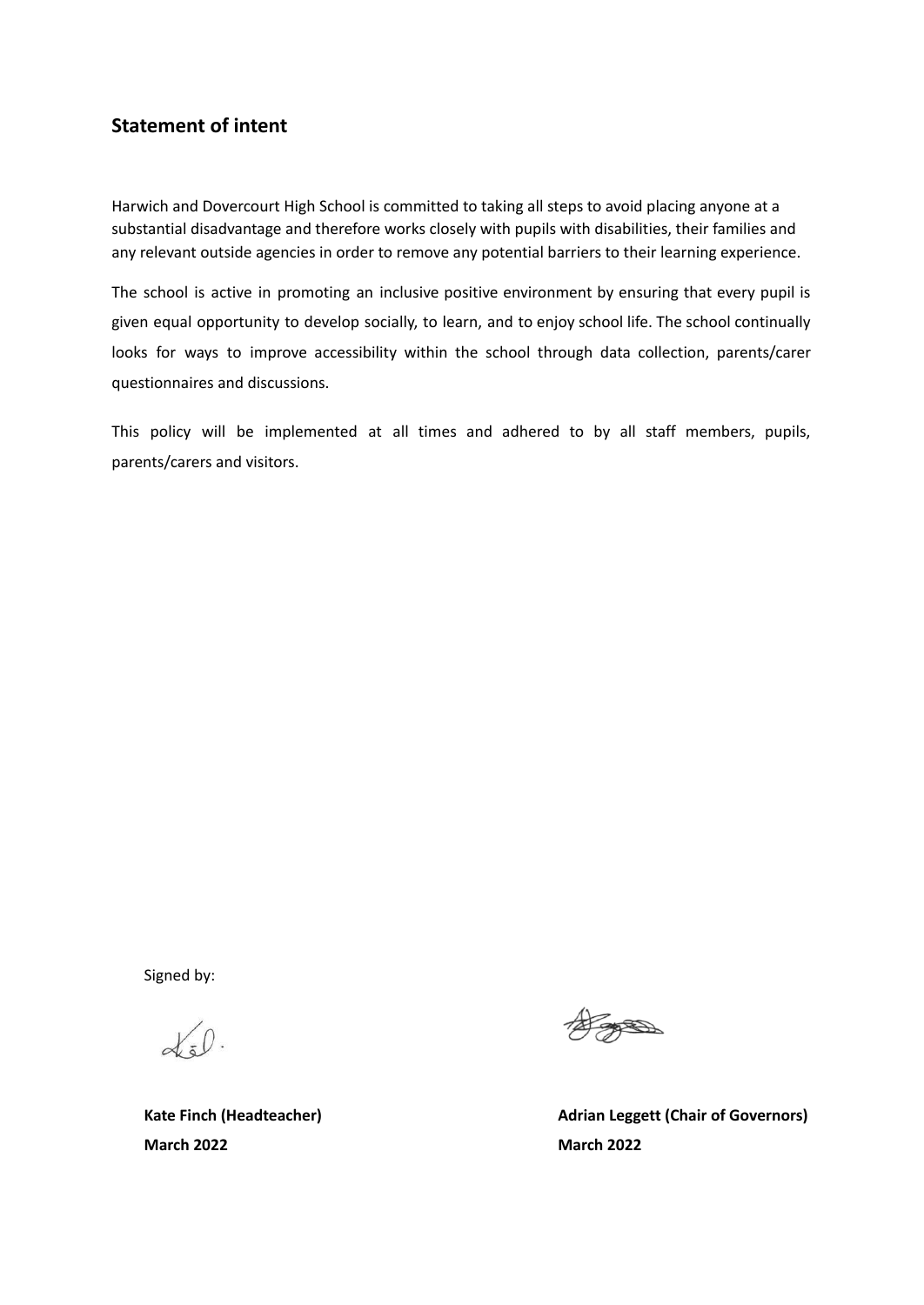# <span id="page-4-0"></span>**1. Legal framework**

- 1.1. This policy has due regard to statutory legislation including, but not limited to, the following:
	- United Nations Convention on the Rights of the Child
	- United Nations Convention on the Rights of Persons with Disabilities
	- Human Rights Act 1998
	- Special Educational Needs Regulations 2014
	- Education and Inspections Act 2006
	- Equality Act 2010
	- Equality Act 2010 (Specific Duties) Regulations 2011
- 1.2. This policy has due regard to national guidance including, but not limited to, the following:
	- 'The Equality Act 2010 and schools', DFE (2014)
- 1.3. This policy will be used in conjunction with the following school policies and procedures:
	- Equality and Diversity in Employment Policy
	- Special Educational Needs and Disabilities (SEND) Policy
	- Equal Opportunities and Dignity at Work Policy
	- Admissions Policy
	- Behaviour for Learning Policy
	- Medicines and Supporting Pupils with Medical Conditions Policy
	- Anti-Bullying Policy
	- **•** Curriculum Policy
	- Inclusion Policy
	- **Racism Policy**

# <span id="page-4-1"></span>**2. Definition**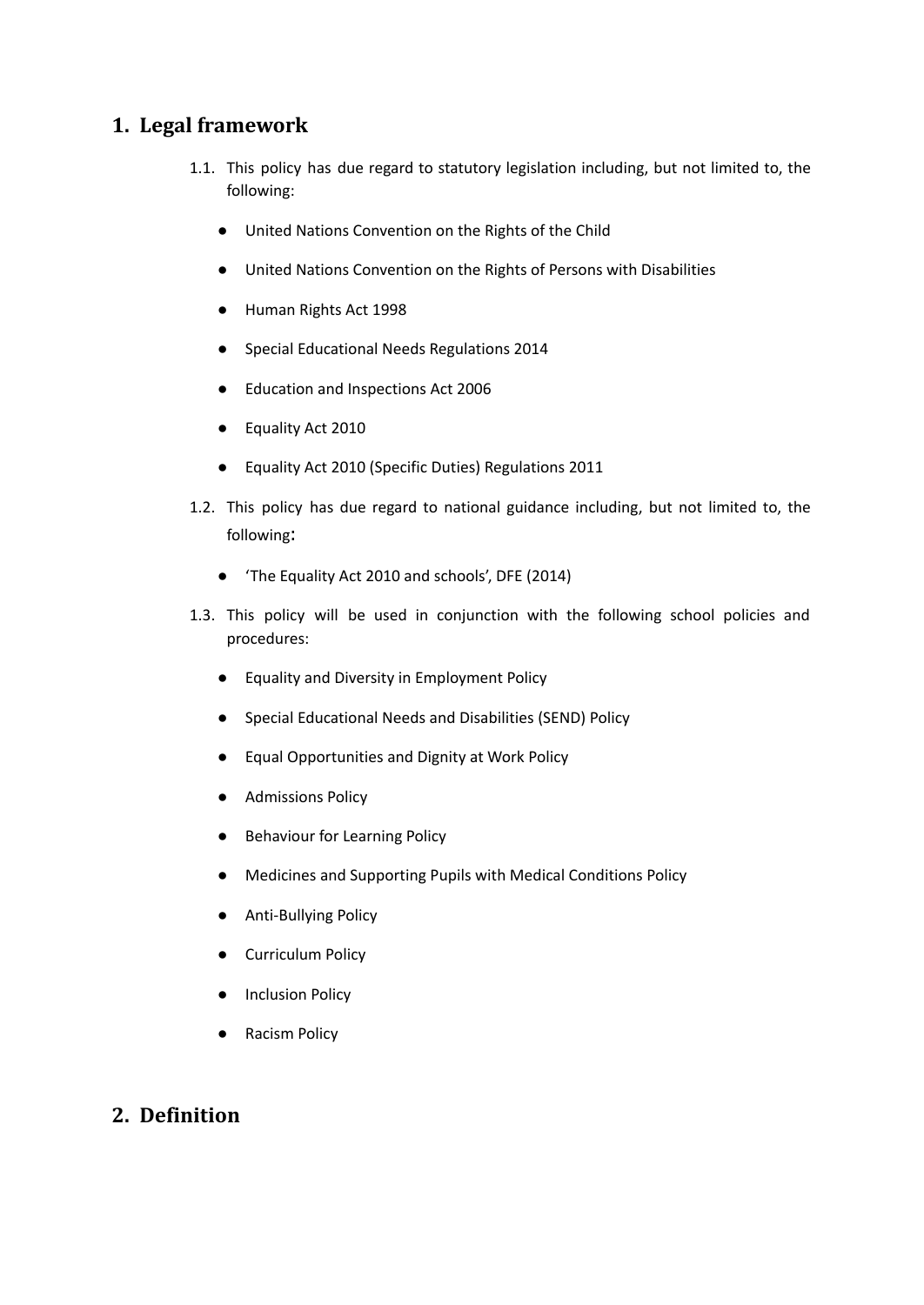- 2.1. A person is defined as having a disability if they have a physical or mental impairment that has an adverse, substantial and long term effect on their ability to carry out normal day to day activities.
- 2.2. The effect of the Equality Act 2010 means that schools cannot unlawfully discriminate against pupils because of sex, race, disability, sexual orientation, religion or belief.

# <span id="page-5-0"></span>**3. Roles and responsibilities**

- 3.1. Staff members will act in accordance with the school's Accessibility Policy and Accessibility Plan at all times.
- 3.2. The Headteacher, in conjunction with the Governing Body or a select committee, will create an Accessibility Plan with the intention of improving the school's accessibility.
- 3.3. The Governing Body, or a select committee, will be responsible for monitoring the Accessibility Plan.
- 3.4. The full Governing Body will approve the Accessibility Plan before it is implemented.
- 3.5. All staff members are responsible for ensuring that their actions do not discriminate against any pupil, parent/carer or colleague.
- 3.6. The Headteacher will ensure that staff members are aware of individual pupils' disabilities or medical conditions where necessary.
- 3.7. During a new pupil's induction at Harwich and Dovercourt High School, the Headteacher will establish whether the pupil has any disabilities or medical conditions which the school should be aware of.
- 3.8. The Headteacher is responsible for consulting with relevant and reputable experts if challenging situations regarding pupils with disabilities are experienced.
- 3.9. The Headteacher, Governing Body and senior leadership team (SLT) will work closely with the LA and external agencies to effectively create and implement the school's Accessibility Plan.
- 3.10. The special educational needs and disabilities coordinator (SENCO) will work closely with the Headteacher and Governing Body to ensure that pupils with special educational needs and disabilities (SEND) are appropriately supported.
- 3.11. All staff members and governors will partake in whole school training on equality issues with reference to the Equality Act 2010.
- 3.12. Designated staff members will be trained to effectively support pupils with medical conditions, such as understanding how to administer insulin.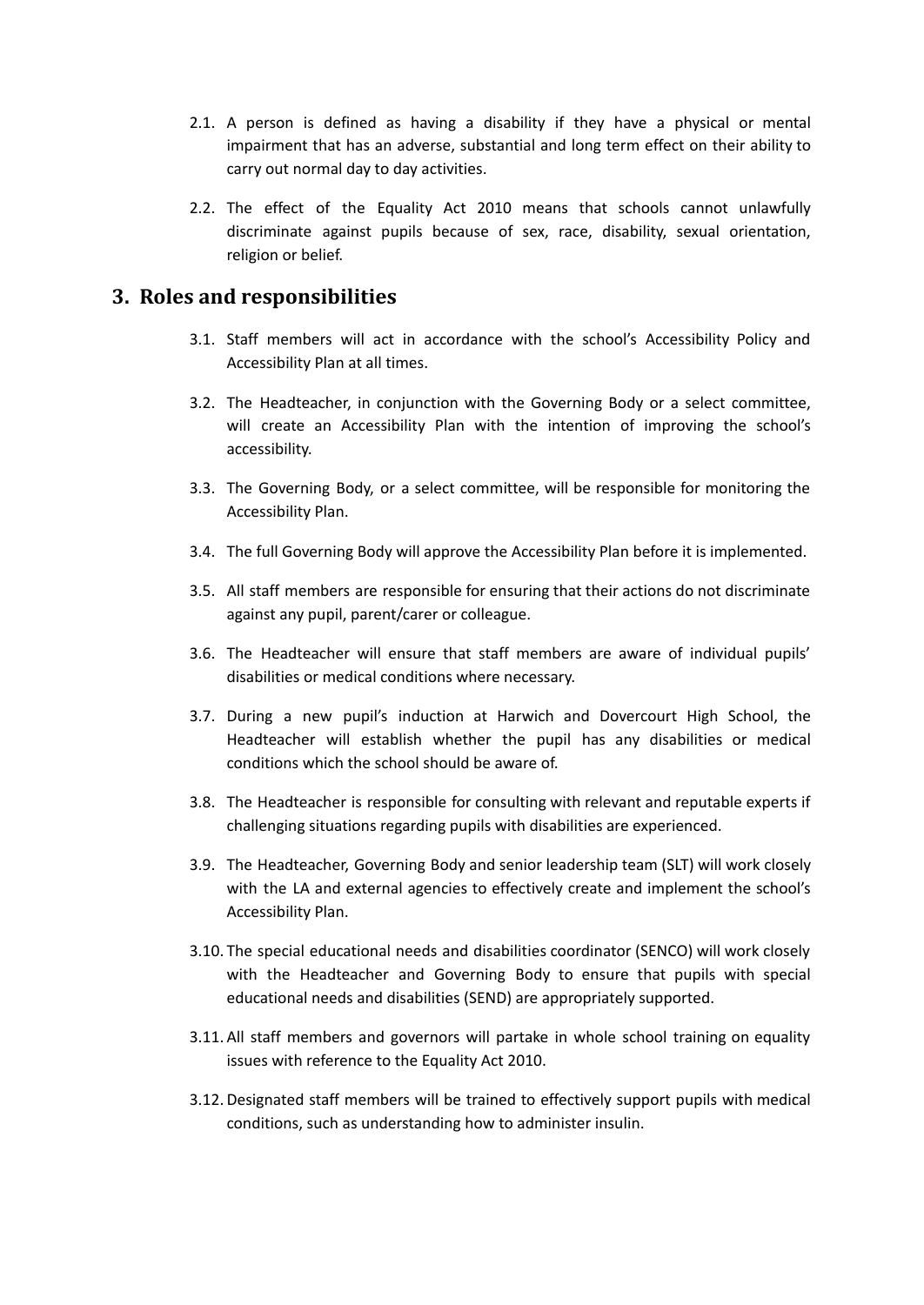# <span id="page-6-0"></span>**4. Accessibility Plan**

- 4.1. The Accessibility Plan will be structured to complement and support the school's Equality and Diversity in Employment Policy, as well as the Special Educational Needs and Disabilities Policy.
- 4.2. The Accessibility Plan will be presented as either a freestanding document or as part of another document, such as the School Improvement Plan.
- 4.3. Harwich and Dovercourt High School's Accessibility Plan demonstrates how access will be improved for pupils with disabilities, staff, parents/carers and visitors to the school within a given timeframe.
- 4.4. The plan has the following key aims:
- To increase the extent to which pupils with disabilities can participate in the curriculum
- To improve and maintain the school's physical environment to enable pupils with disabilities to take advantage of the facilities and education on offer
- To improve the availability and delivery of written information to pupils, staff, parents/carers and visitors with disabilities.
	- 4.5. The intention is to provide a projected plan for a three year period ahead of the next review date, which will be in March 2022.
	- 4.6. If it is not feasible to undertake all of the plans/works during the lifespan of the Accessibility Plan, some items will roll forward into subsequent plans.
	- 4.7. The Accessibility Plan will be used to measure the necessity of making reasonable adjustments in order to accommodate the needs of people with disabilities where practicable.
	- 4.8. The Accessibility Plan will be used to advise other school planning documents and will be reported upon annually in respect of progress and outcomes.
	- 4.9. Both the Accessibility Policy and Accessibility Plan will be published on the school website.
	- 4.10. Harwich and Dovercourt High School will collaborate with the LA in order to effectively develop and implement the plan.
	- 4.11. An access audit will be undertaken by the Governing Body and SENCO every year.
	- 4.12. The school will provide adequate resources for implementing plans, ensuring pupils are sufficiently supported.
	- 4.13. The school in liaison with the LA will prepare accessibility strategies based on the same principles as the school's Accessibility Plan.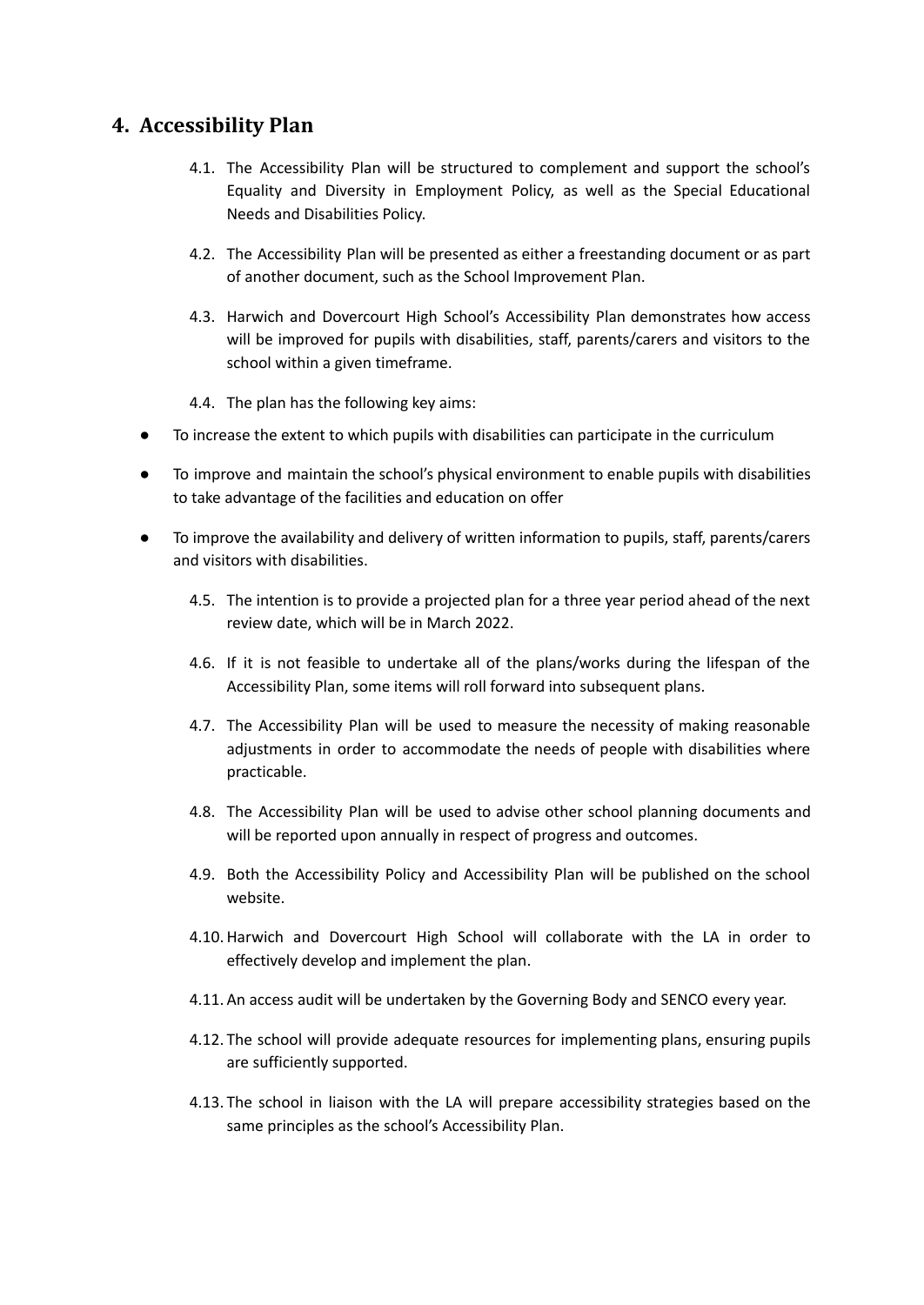4.14. The school in liaison with the LA will provide auxiliary aids and services where necessary in order to help the school provide adequate support to pupils with disabilities.

# <span id="page-7-0"></span>**5. Equal opportunities**

- 5.1. Harwich and Dovercourt High School strives to ensure that all existing and potential pupils are given the same opportunities.
- 5.2. Harwich and Dovercourt High School is committed to developing a culture of inclusion, support and awareness.
- 5.3. Staff members will be aware of any pupils who are at a substantial disadvantage and will take the appropriate steps to ensure the pupil is effectively supported.
- 5.4. The Accessibility Plan will detail any barriers which are hindering the opportunities for pupils with SEND. The aim of the plan is to take appropriate measures in order to overcome these barriers, allowing all pupils equal opportunities.
- 5.5. Wherever possible, teaching staff will adapt their lesson plans and the curriculum in order to allow all pupils to reach their full potential and receive the support they need.
- 5.6. Harwich and Dovercourt High School will ensure that all extracurricular activities are accessible to all pupils. The school will make all reasonable adjustments to allow pupils with SEND to participate in all school activities.

# <span id="page-7-1"></span>**6. Admissions**

- 6.1. Harwich and Dovercourt High School will act in accordance with the Admissions Policy.
- 6.2. The school will apply the same entry criteria to all pupils and potential pupils.
- 6.3. In the event of entry examinations, the school will support those with SEND by making any reasonable adjustments necessary, e.g. publishing exam papers in a larger font.
- 6.4. Harwich and Dovercourt High School will strive to not put any pupil at a substantial disadvantage by making reasonable adjustments prior to the pupil starting at the school.
- 6.5. All pupils, including those with SEND, will have appropriate access to all of the opportunities available to any member of the school community.
- 6.6. Information will be obtained on future pupils in order to facilitate advanced planning.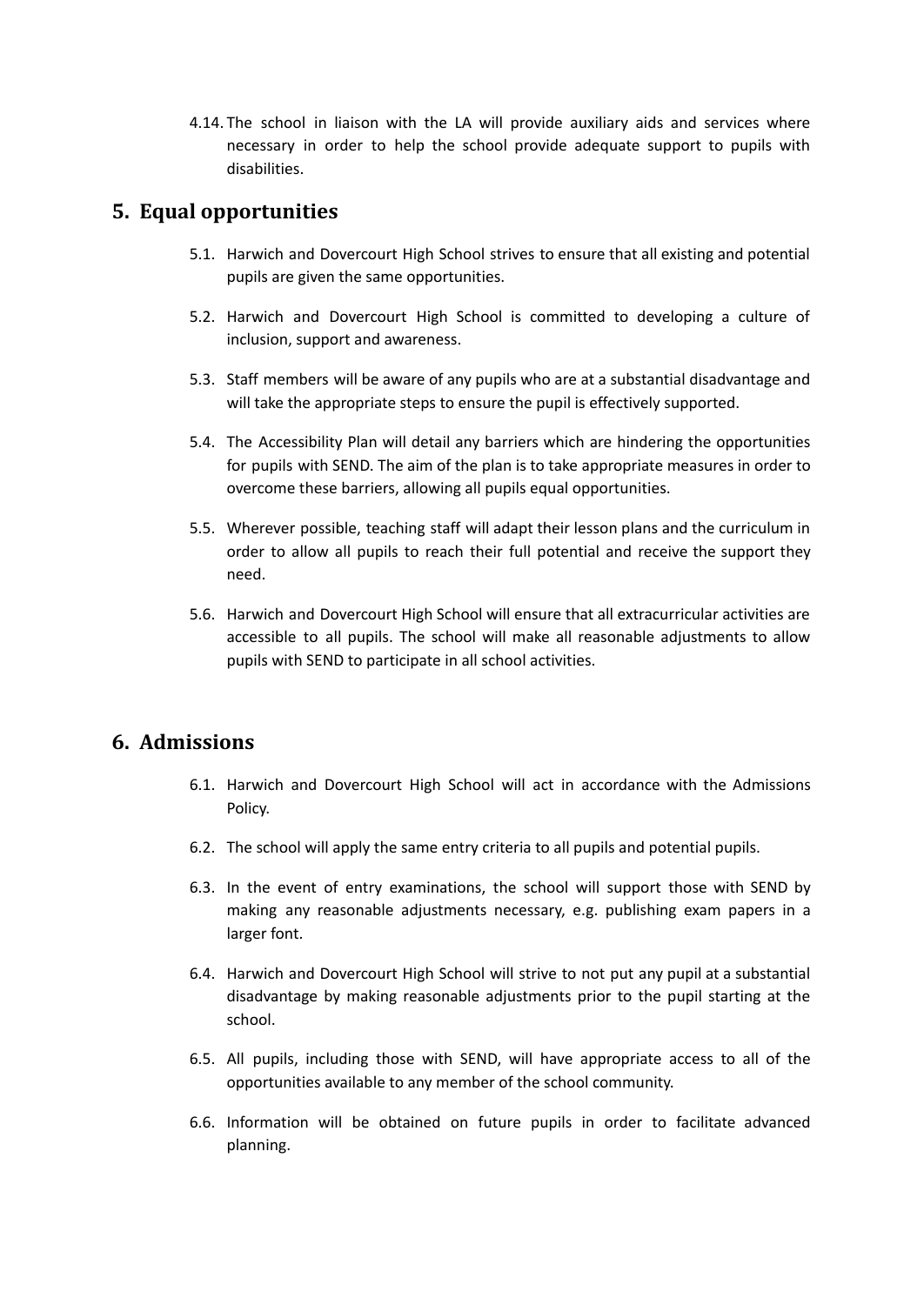6.7. Prospective parents/carers of statemented pupils, and pupils with SEND, are invited to a transition meeting prior to the pupil starting the school in order to discuss the pupil's specific needs.

# <span id="page-8-0"></span>**7. Curriculum**

- 7.1. Harwich and Dovercourt High School is committed to providing a healthy environment that enables full curriculum access, which values and includes all pupils regardless of their education, physical, sensory, social, spiritual and emotional needs.
- 7.2. No pupil is excluded from any aspect of the school curriculum due to their disabilities or impairments.
- 7.3. Harwich and Dovercourt High School aims to provide a differentiated curriculum to enable all pupils to feel secure and make progress.
- 7.4. The head of faculty for each subject and the SENCO will work together to adapt a pupil's One Plan, with advice sought from outside agencies where appropriate, to allow all pupils to reach their full potential.
- 7.5. Physical education lessons will be adapted, wherever possible, to allow pupils with disabilities to participate in lessons.
- 7.6. Where areas of the curriculum present particular challenges for a pupil, these are dealt with on an individual basis.
- 7.7. The class teacher, in discussion with the pupil and their parents/carers, will ensure that all adjustments possible, in line with common sense and practical application, will be made for any particular disability or impairment and in using Appendix A.
- 7.8. There are established procedures for the identification and support of pupils with SEND in place at the school.
- 7.9. Detailed pupil information on pupils with SEND are given to relevant staff in order to aid teaching, e.g. 'pupil passports'.
- 7.10. Specialist resources are available for pupils with visual impairments, such a large print reading books.
- 7.11. Learning support assistants are deployed to implement specific literacy, numeracy and speech programmes.

# <span id="page-8-1"></span>**8. Physical environment**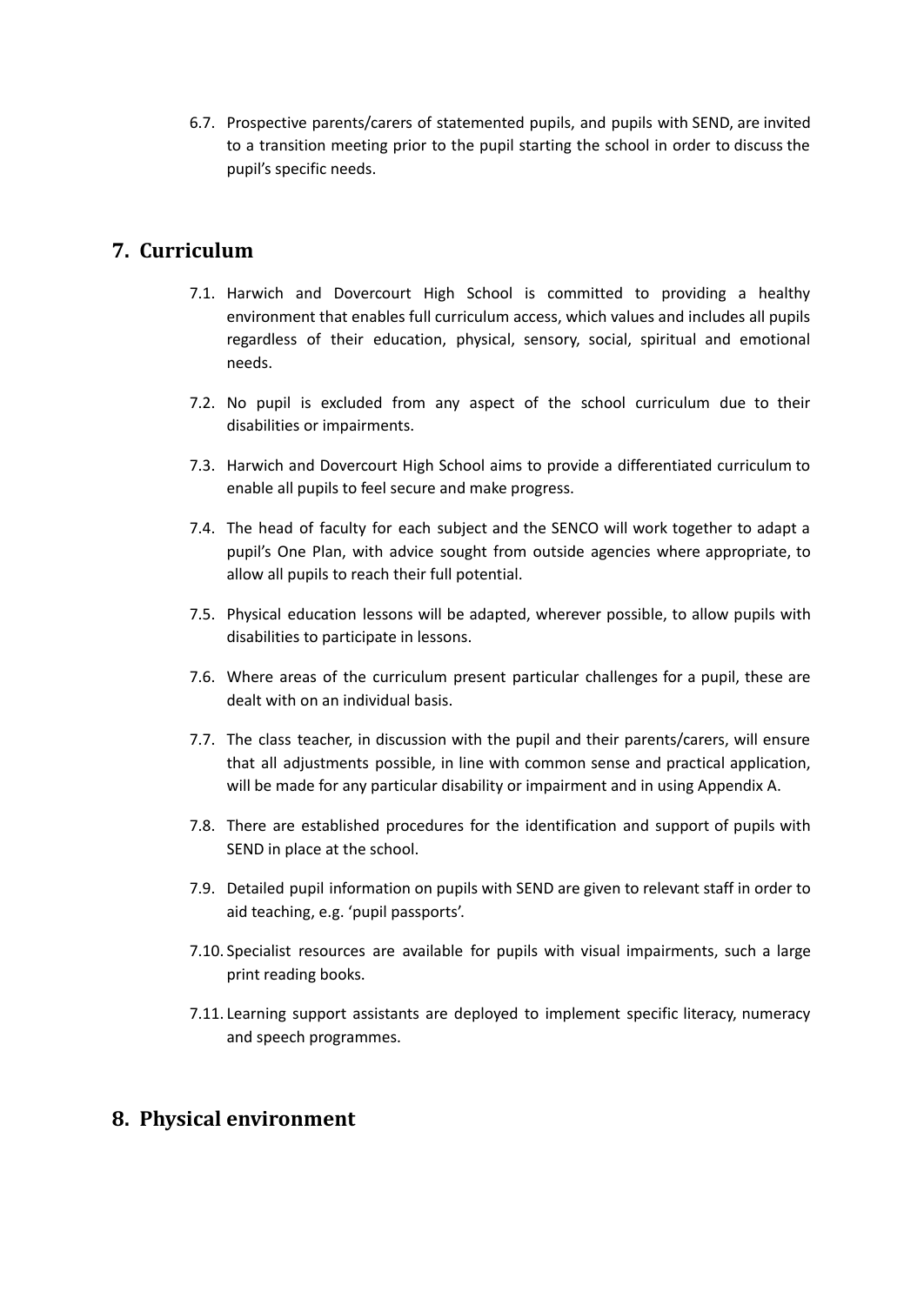- 8.1. Harwich and Dovercourt High School is committed to ensuring that all pupils, staff members, parents/carers and visitors have equal access to areas and facilities within the school premises.
- 8.2. Harwich and Dovercourt High School will work to ensure there are no parts of the school which pupils with disabilities have limited or no access to.
- 8.3. The school has toilet facilities suitable for people with disabilities which are fitted with a handrail and an emergency pull cord.
- 8.4. There are provisions for nappy changing.
- 8.5. Where entrances to the school are not flat, a ramp is supplied for access.
- 8.6. Where possible, wide doors are fitted throughout the school to allow for wheelchair access.
- 8.7. Where possible, the corridor flooring and lighting is designed to support those who are visually impaired.

# <span id="page-9-0"></span>**9. Monitoring and review**

- 9.1. This policy will be reviewed on an annual basis or when new legislation/guidance concerning equality and disability is published.
- 9.2. The Governing Body and Headteacher will review the policy in collaboration with the SENCO's support.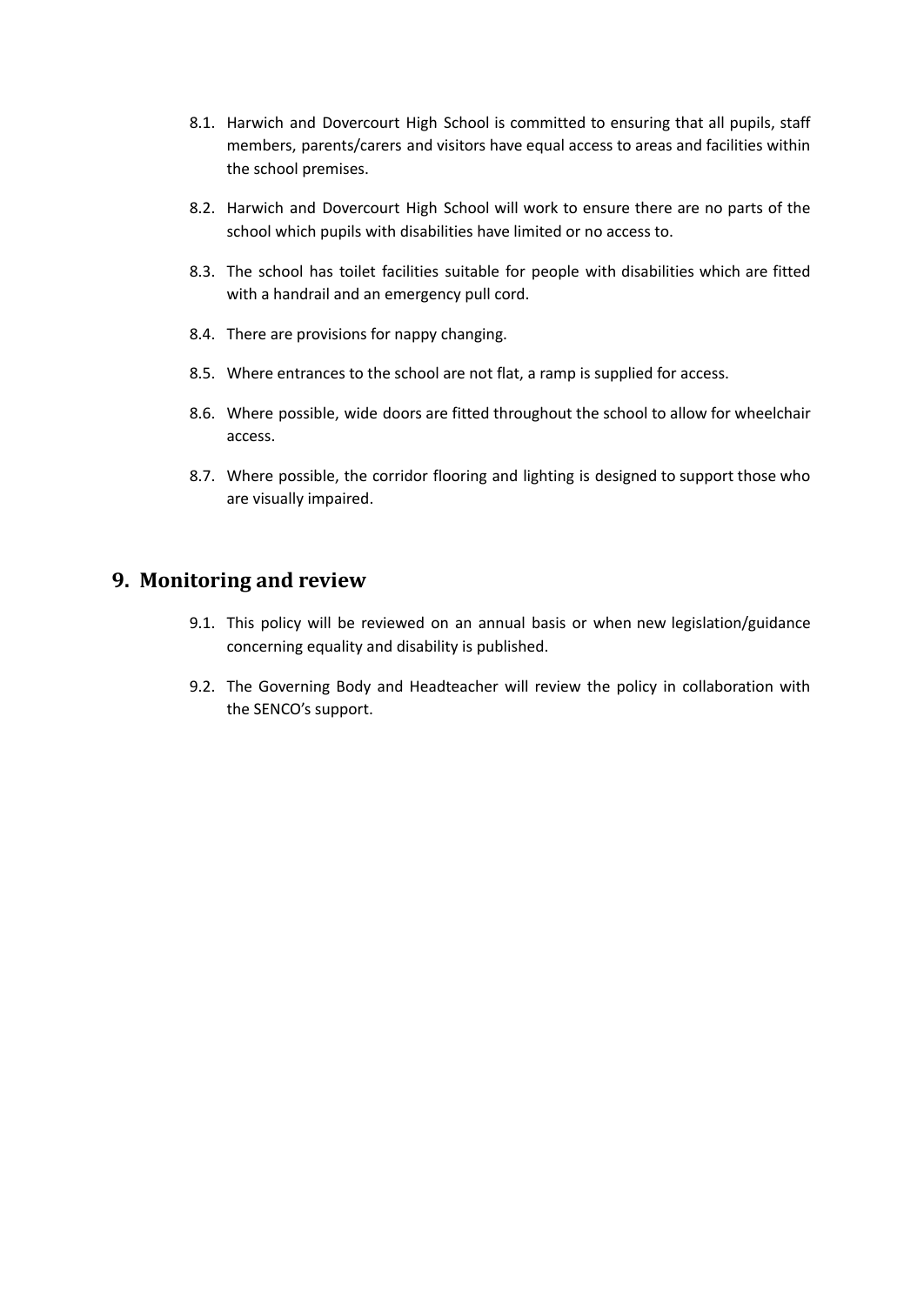# **ACCESSIBILITY PLAN**

# **Increasing the extent to which disabled students can participate in the school curriculum (Teaching and Learning)**

| <b>TARGET</b>                                                                                                                     | <b>ACTIONS</b>                                                                                                                                                                                                                                                                                                                                                                 |
|-----------------------------------------------------------------------------------------------------------------------------------|--------------------------------------------------------------------------------------------------------------------------------------------------------------------------------------------------------------------------------------------------------------------------------------------------------------------------------------------------------------------------------|
| Highlight opportunities to teaching staff about                                                                                   | PSHE review. Learning Support to continue to maintain                                                                                                                                                                                                                                                                                                                          |
| including disabilities within the curriculum and                                                                                  | SEN register and student passports detailing individual<br>needs. Regular training for LSAs and Teaching Staff.                                                                                                                                                                                                                                                                |
| improve understanding of pupils with disabilities.                                                                                |                                                                                                                                                                                                                                                                                                                                                                                |
| To continue to ensure all pupils have greater access<br>to the curriculum.                                                        | SENCO to provide intervention programs for specific<br>groups<br>SENCO to regularly monitor performance SENCO and<br>other members of the School Leadership Team to<br>support departments in providing a challenging<br>curriculum for all pupils. A variety of interventions to<br>be deployed to support the progress of pupils<br>underachieving in the vulnerable groups. |
| Teachers to review their classrooms and remove<br>barriers.                                                                       | Staff Briefing, Staff Handbook, CPD.                                                                                                                                                                                                                                                                                                                                           |
| Continue to introduce personalised learning which<br>helps meet the individual's needs.                                           | Learning Walks, Teaching and Learning Team, CPD,<br>Scheme of Work review, Book Study.                                                                                                                                                                                                                                                                                         |
| Lessons should incorporate visual, auditory and<br>kinaesthetic<br>principles<br>and<br>be<br>amended for<br>individual students. | One Plan Reviews, Student Passports, CPD, Lesson<br>Observations, Coaching and Mentoring program.                                                                                                                                                                                                                                                                              |
| Circulate reasonable adjustment in classroom<br>checklist                                                                         | Appendix A - Accessibility<br>and Staff<br>Policy,<br>Handbook.                                                                                                                                                                                                                                                                                                                |
| <b>Ensure Differentiated Homework</b>                                                                                             | Ongoing teacher responsibility                                                                                                                                                                                                                                                                                                                                                 |
| Provide Opportunities to consider disability<br>awareness during PSHE                                                             | PSHE / Enrichment Days                                                                                                                                                                                                                                                                                                                                                         |
| Consider strategies for managing the increasing<br>behavioural / emotional challenges                                             | Ongoing teacher responsibility School Council; student<br>voice                                                                                                                                                                                                                                                                                                                |
| Some students to work with a 'disability' for a day                                                                               | School Council; student voice                                                                                                                                                                                                                                                                                                                                                  |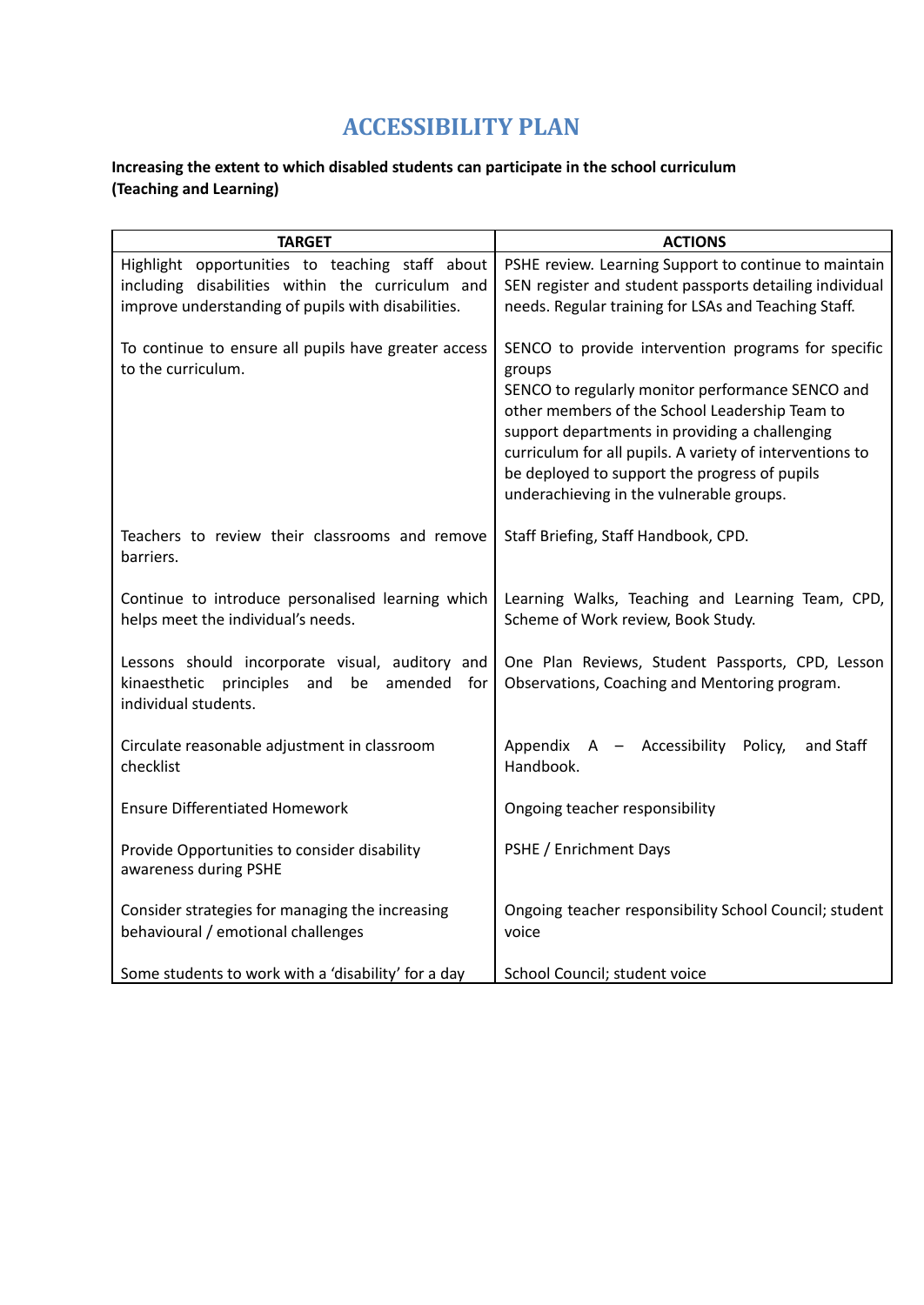**Improving the physical environment of the school to increase the extent to which disabled students and members of the community can take advantage of education and associated services:**

| <b>TARGET</b>                                                                                         | <b>ACTIONS</b>                                                                                                             |
|-------------------------------------------------------------------------------------------------------|----------------------------------------------------------------------------------------------------------------------------|
| To continue to make the external environment safer for                                                | To continually update markings and audit DDA                                                                               |
| those with visual impairment                                                                          | compliance.                                                                                                                |
| To ensure the external environment remains safe for those<br>with physical difficulties               | To monitor, and change if necessary, the condition of<br>flat surfaces around the school to allow for<br>wheelchair access |
| Ensure Personal Emergency Evacuation Plans are complete<br>when needed for students with a disability | PEEPs to be completed when<br>necessary<br>and<br>reviewed annually.                                                       |
| Investigate alarms and systems for individuals and review                                             |                                                                                                                            |
| fire procedure                                                                                        | Fire drills, consider visual warning alarms                                                                                |

## **Improving the delivery to disabled students and adults of information that is provided in writing for students who are not disabled. Improving communication between school, pupils, parents and carers**

| <b>TARGET</b>                                                         | <b>ACTIONS</b>                                                                                                                                                                                                  |
|-----------------------------------------------------------------------|-----------------------------------------------------------------------------------------------------------------------------------------------------------------------------------------------------------------|
| Publicise the availability of key documents in alternative<br>formats | Messages in Staff Briefing and school newsletter<br>published on website                                                                                                                                        |
| Annual reviews for students with SEN are as accessible as<br>possible | One-Plan meetings, annual review paperwork and<br>student passports to be child friendly and<br>personalised taking into account fully the views of<br>students and parents. Reviews to be conducted<br>termly. |
| Ensure all policies reflect Accessibility                             | Accessibility Plan used when reviewing all policies                                                                                                                                                             |

## **Improving the provision for all stakeholders associated with the organization**

| <b>TARGET</b>                                                                                                                                      | <b>ACTIONS</b>                      |
|----------------------------------------------------------------------------------------------------------------------------------------------------|-------------------------------------|
| Staff recruitment information and procedures to reflect<br>and communicate the school's inclusive ethos                                            | Ensure school policies reflect this |
| Review Learning Support register                                                                                                                   | Ongoing                             |
| Continue to gather information from Primary schools and<br>liaise with post-16 institutions so that preparation time for<br>transition is adequate | Learning Support / Pastoral Team    |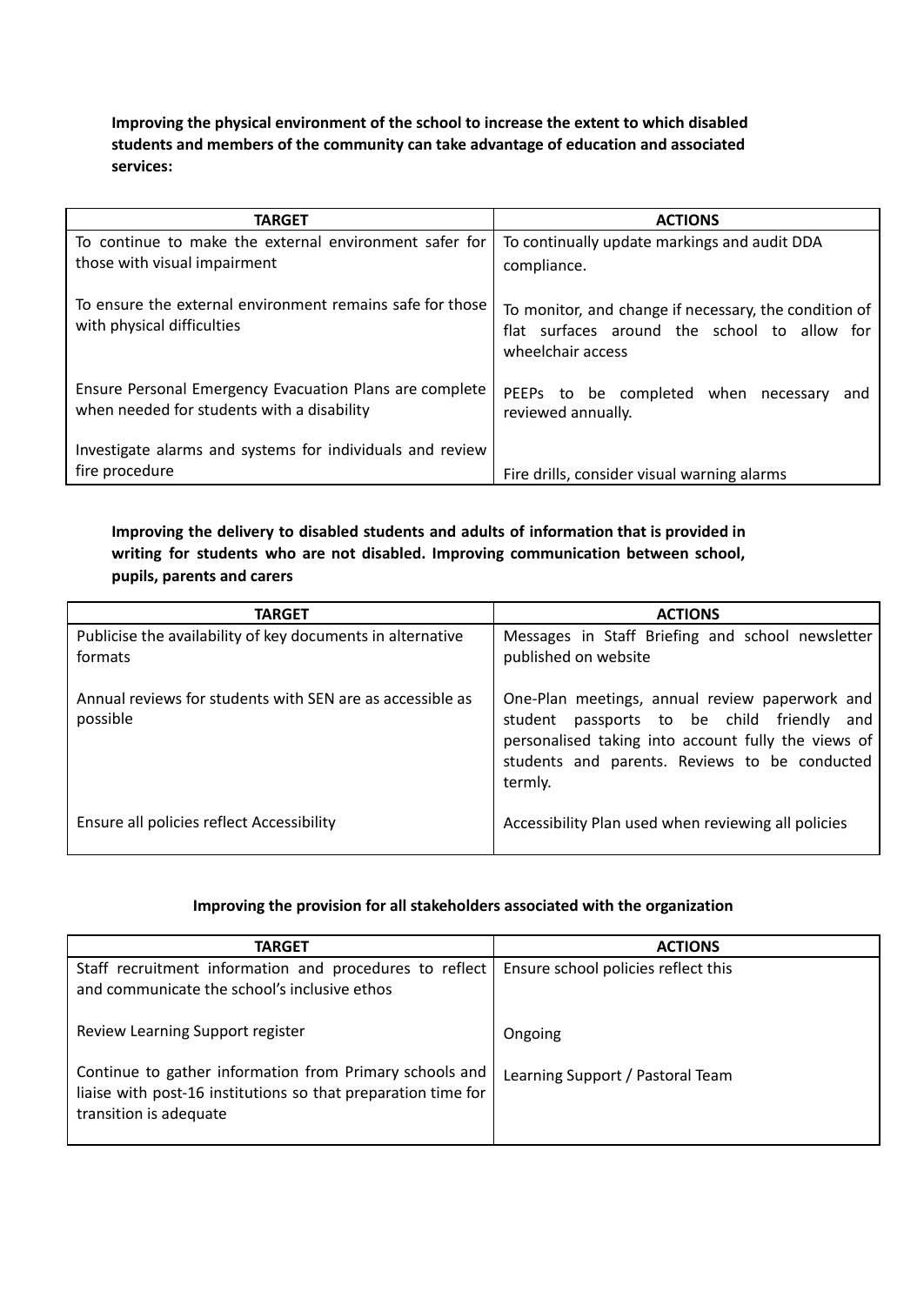# **APPENDIX A: Reasonable adjustments in the classroom: a checklist**

This is not an exhaustive list of every aspect of planning, it is a list of practical classroom arrangements that teachers working with the Project found useful in thinking of a range of adjustments they might want to make.

## **1. Pre-planning information.**

- Have you been given information on the nature and degree of impairment and the access needs of the disabled pupils in the class?
- Have you been shown or do you know how these disabled pupils access needs and personal care needs will be met in the class?
- If you don't know how the disabled pupils needs will/can be met seek advice from SENCO, Head of Department, Head or Deputy or from other agencies such as Educational Psychologists, Advisory Teacher or Health Professionals.

## **2. What preparation have you made with the class/ group for:**

- One to one peer support
- Collaborative teaming
- Group work
- Valuing difference of race, gender, ethnicity, disability or religion
- How do you ensure that mutual respect is encouraged within your classroom? Are you clear about how to deal with bullying and harassment in the class?

## **3. Lesson planning: how will you support the needs of all learners?**

Consider:

- timing,
- variation of activities,
- types of activities [concrete/abstract],
- reinforcement of key ideas,
- extension work
- recall of previous work,
- links to future work,
- clear instructions.
- Will the content of the lesson engage all pupils from the beginning? Will there be sufficient variation in activities and pace to engage all?
- Are you able to access specially adapted equipment for some students to enable them to participate fully?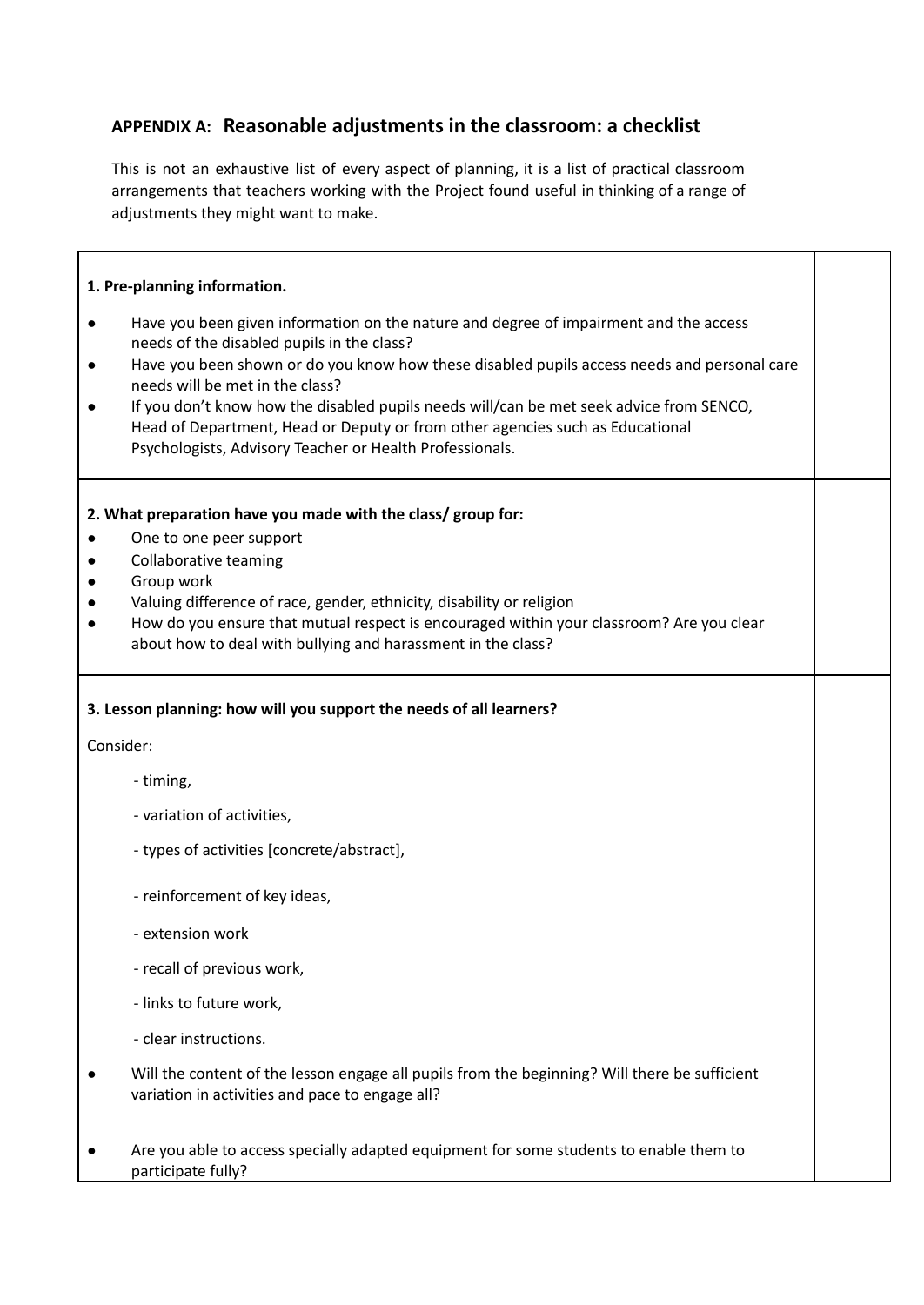| If not, can an alternative way be found? |
|------------------------------------------|
|                                          |

Will the diversified and differentiated work allow all pupils to experience success at their optimum level?

## **4. What different teaching styles are you going to use?**

- Visual e.g. use photos, mind maps, maps and diagrams, pictures, film clips, wall displays?
- Auditory e.g. use storytelling, talking, effective questions, problem solving, clear sequencing, music, singing?
- Kinaesthetic e.g. use movement, role play, artefacts, use the environment

## **5. Prepared materials**

- Are written materials accessible to all: formats: readability: length: content?
- Scaffolding [practical materials] e.g. writing frames, pictograms, sounds, pictures, objects, artefacts, word lists, number lines, etc., are they accessible to all?
- Appropriate use of augmented communication and ICT

## **6. Self-presentation**

- Have you thought about how you will: react to situations of stress, humour, seriousness, embarrassing questions; offer encouragement to all; challenge the behaviour not the child?
- Are all the students aware that you might approach the behaviour of some students in a different manner to the rest of the class?
- How will you use your voice in the lesson, e.g.: volume, tone, and make sure all children are understanding you?
- Where will you position yourself in the classroom and when?

## **7. Use of support staff**

- Have you met with or at least communicated with support staff before the lesson?
- How are you going to use other adult support in the lesson?
- Does their use allow all children to be equally included in the class activities?
- If you are using support staff for withdrawal, how do you know the pupils are gaining from this?
- If you are using withdrawal, how are the groups organised?

#### **8. Classroom organisation**

Is seating carefully planned and/or the activity accessible for pupils with: - mobility impairments e.g. circulation space, table height

- hearing impairments e.g. sight line for lip reading/ interpreter/ no glare